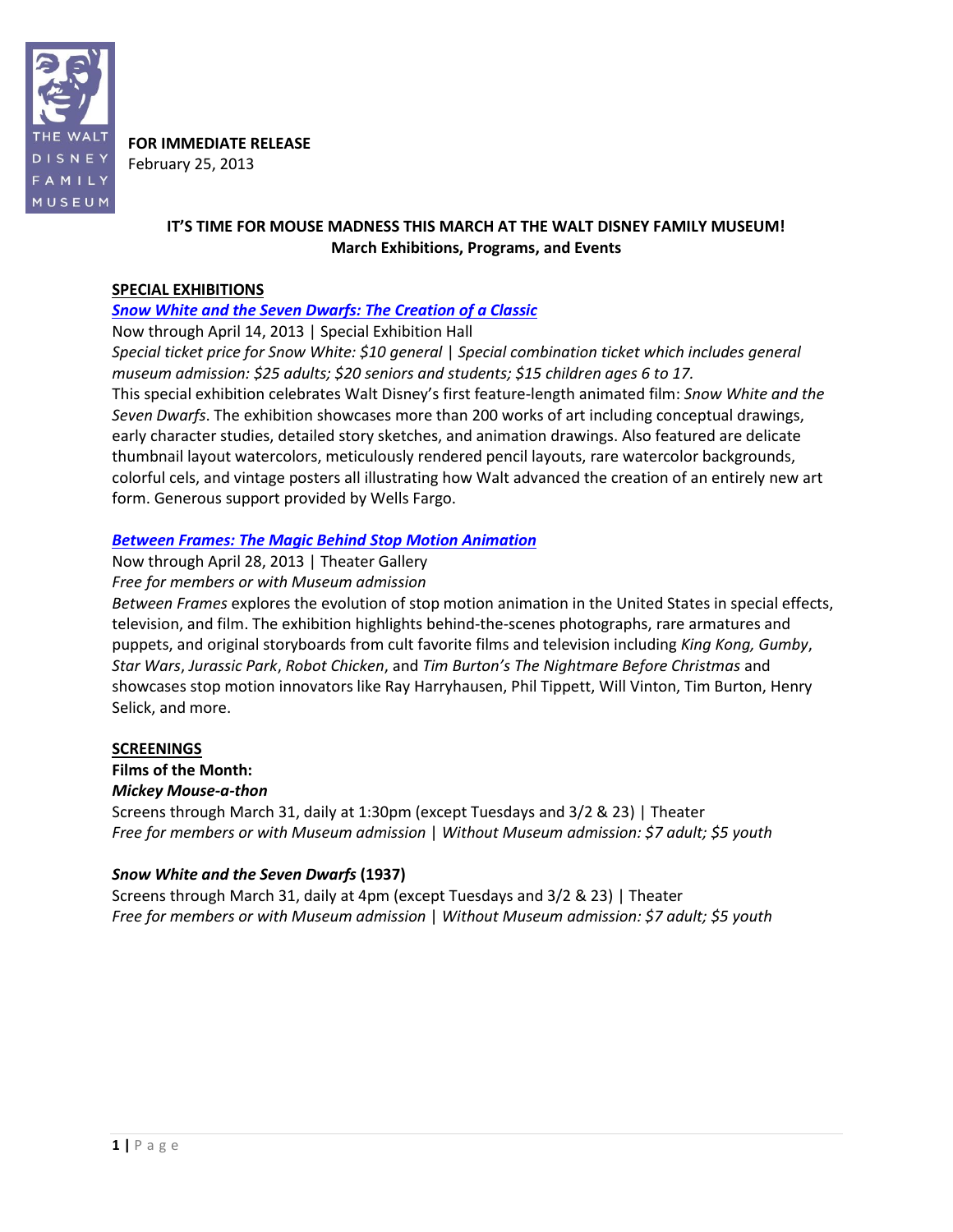## **DISCUSSIONS**

#### *Bringing* **Frankenweenie** *to Life*

Saturday, March 2 | 3pm | Theater

*General: \$20 adult; \$15 youth | Members: \$18 adult; \$14 youth*

Join Disney producer Don Hahn for a presentation about the process of creating and shooting the 3D stop motion film *Frankenweenie*. Using select clips and actual puppets from the production, Hahn will talk about the challenges and fun of working with this classic animation form.

#### *2719 Hyperion: Exploring the History of The Walt Disney Studios*

Saturday, March 23 | 3pm | Theater

*General: \$20 adult; \$15 youth | Members: \$18 adult; \$14 youth*

Hyperion Avenue was the location where Walt Disney pushed the boundaries of his medium and challenged the talents of his staff. Join historian David Lesjak as he reveals the fascinating history of that magical, haphazard cluster of buildings where so many advancements in the art of animation took place.

#### **SPECIAL PROGRAMS**

#### **Look Closer**

Friday–Sunday, March 22–24 11am, 1 & 3pm | Special Exhibition Hall *Free for members or with museum admission* Find out how the look and feel of Walt Disney's *Snow White and the Seven Dwarfs* was influenced by artists and illustrators such as Gustaf Tenggren, Albert Hurter, and Ferdinand Horvath.

#### **CLASSES + ACTIVITIES**

*Learn from the Masters Series: Stop Motion Puppet Performance with Ruben Esqueda* Saturday, March 16 | Class 1: 10am–1pm | Class 2: 2–5pm | Learning Center *General: \$55 adult; \$35 student (valid student ID required) | Members: \$45* Participants will plan and operate stop motion sets and focus on animating a stop motion puppet. These classes will involve the use of music and full-body motion to explore essential animation concepts.

**About the instructor:** Resident animator and educator at The Walt Disney Family Museum, Ruben Esqueda's feature credits include C.A.P. Documentary, The 1 Second Film, and Oedipus with Vegetables.

This class is for participants ages 18+, all levels of experience. Space is limited. Registration required. Email: [education@wdfmuseum.org](mailto:education@wdfmuseum.org) to register or for more info.

#### **Open Studio**

Saturday + Sunday, March 2–3 & 9–10 1–3pm | Learning Center *Free for members or with Museum admission* Create stop motion animation and bring your drawings to life using flip books and zoetropes.

**# # #**

#### **ABOUT THE MUSEUM**

The Walt Disney Family Museum presents the fascinating story and achievements of Walt Disney, the man who raised animation to an art, transformed the film industry, tirelessly pursued innovation, and created a global and distinctively American legacy. Opened in October 2009, the 40,000 square foot